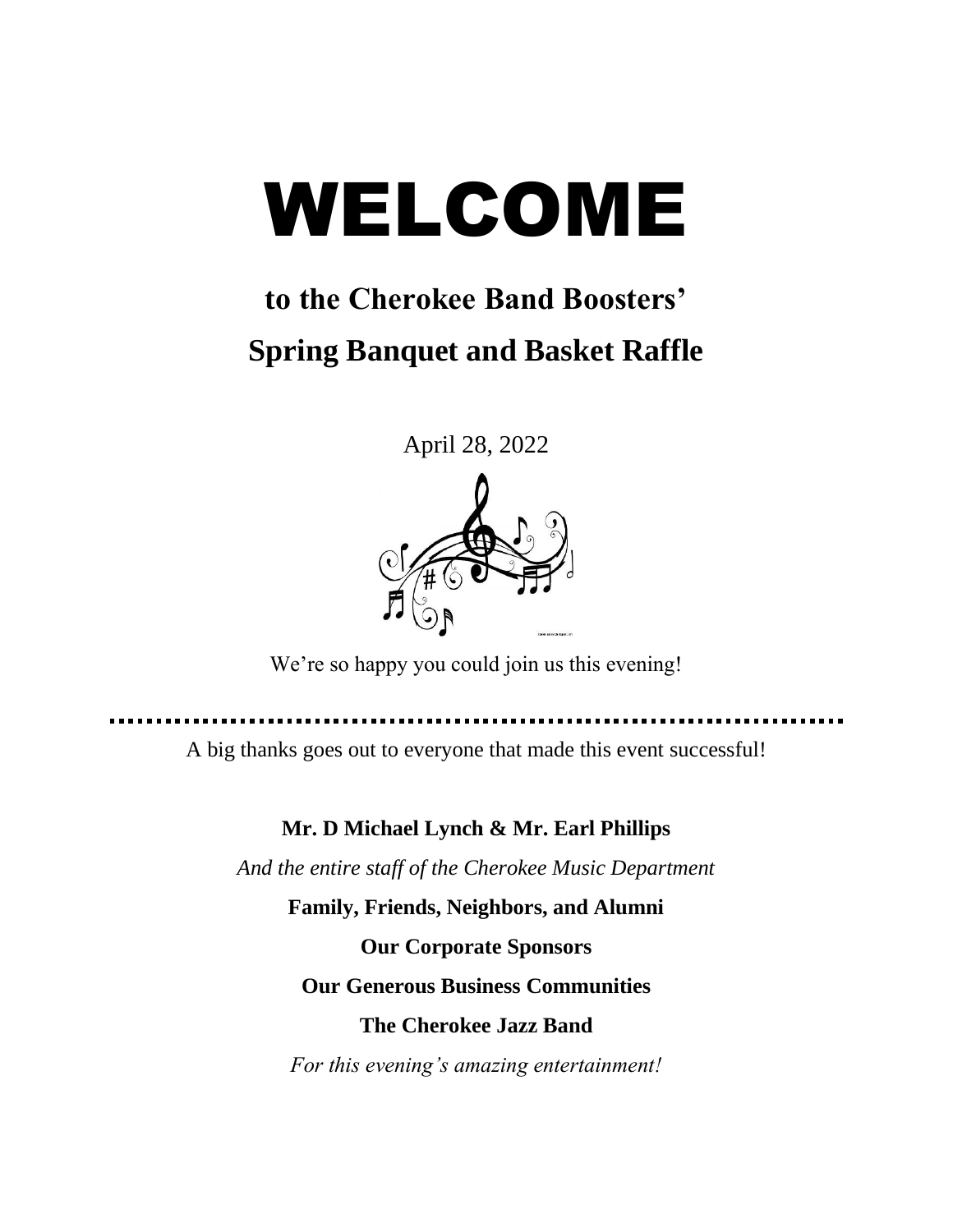### *Regular Baskets: \$20 for a sheet of tickets,*

#### *2 sheets for \$35 and 3 sheets for \$50*

#### **\*Baskets marked with an asterisk are limited to guests 21 or older.**

**1. Dine Out-** Buffalo Wild Wings Sauces, beer stein and cozy, gift cards: Johnny Longhots (\$10), Pancheros (\$25), Iron Hill Brewery (\$25), Tacos El Tio (\$25)—VALUE \$150

**2. Stretch Out! -** \$50 Stretch Lab gift card, tote bag, water bottle, socks, sunscreen, body mist, shea butter cream—VALUE \$150

**3. AmeriKick-** 1 free month of karate or kickboxing at the Marlton location, sweatshirt, bag, water bottle—VALUE \$200

**4. Tour of Italy\*-** Bottle of Chianti, wine glasses, pasta sauces (pesto, alfredo, & marinara), pizzelles, pasta tools, \$20 Scotto's gift card, & Absecon lighthouse admission for 4. VALUE \$125

**5. Bucket of Fun-** Sand toys, outdoor toys, 1 year. Color Me Mine VIP membership, admission for 4 to Absecon Lighthouse, Castaway Cove ride tickets, two entrance to Mini Golf, one free go cart ride. VALUE \$150

**6. Flex Your Brain-** \$250 gift certificate for Huntington Learning Center, ear buds, Frisbee, paper, and pens—VALUE \$275

**7. Fry Time-** Cuisinart Digital 4-quart Deep Fryer—VALUE \$100

**8. All "FORE" The Workout-** Energy drinks, T shirt, one-month membership to The Firm Fitness Center, a foursome of golf at Indian Springs, and hot sauces—VALUE \$250

**9. Kazmierski Orthodontics-** Phillips Sonicare toothbrush, T shirt, pens, and other accessories—VALUE \$100

**10. Party Prep-** CB Party Décor certificate for 15% off any Balloon decor, certificate for 1 free Lawn-a-gram rental, 2 \$5 gift certificates to Philly Pretzel Factory, \$20 Reiley's Candy gift certificate, 4 free games at Medford Lanes, 2 free weeks at LA Fitness—VALUE \$225

**11. Kids Birthday Bash-** Gift certificate for one personalized B-day yard card, certificate for 2 free Balloon Towers, \$25 TCBY gift card, 4 free games at Medford Lanes, \$25 Boaggio's Bread gift certificate, \$20 Sal's Pizzaworks gift card—VALUE \$315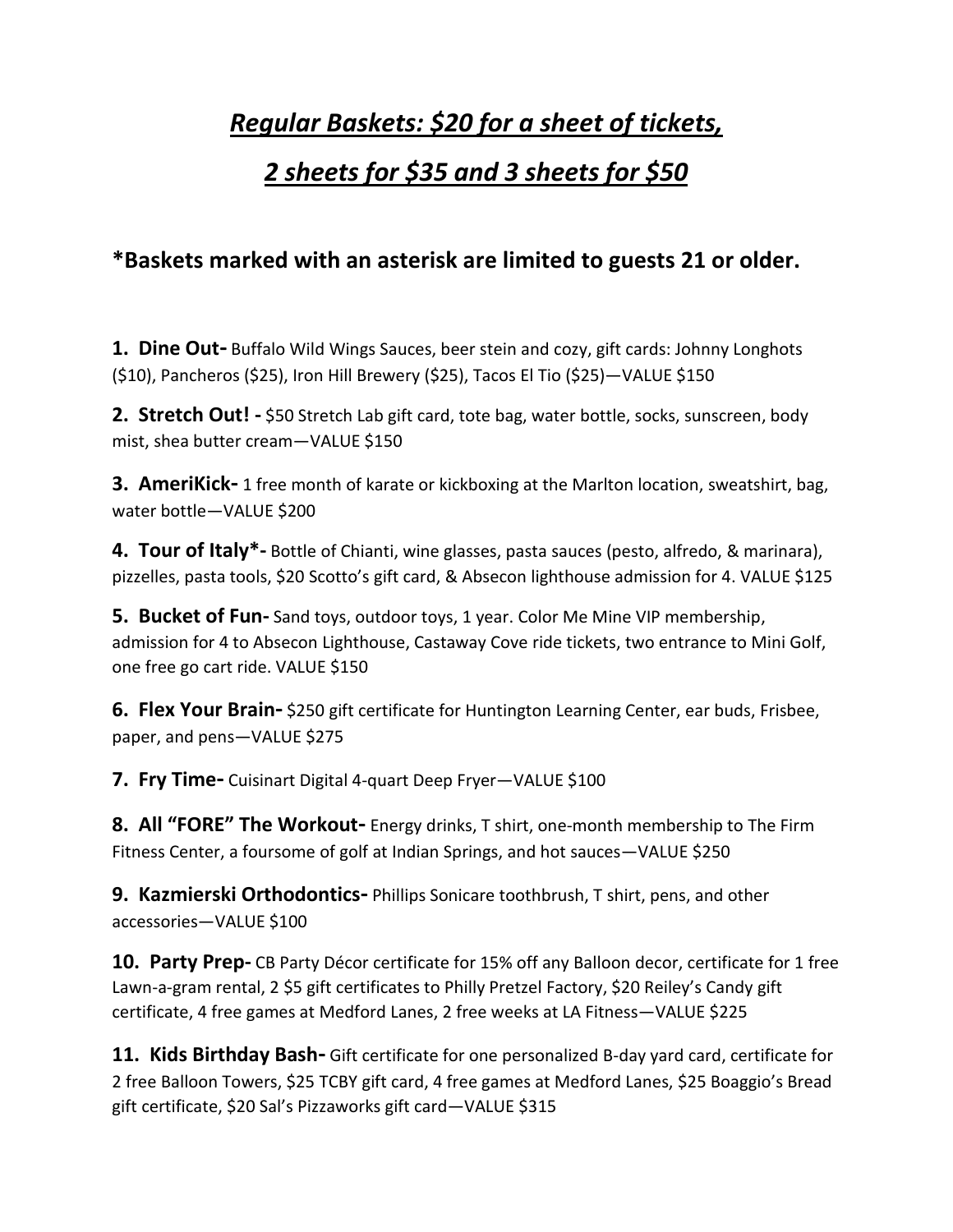**12. Get Well-** Soups and teas, "31" bag, candles, body wash—VALUE \$120

**13. Exercise Time-** Cherry Hill Health & Racquet Club 3-month membership, book, shirt, and scale—VALUE \$350

**14. Sundae Fun Day-** Cuisinart Ice Cream Maker, 4 porcelain bowls, 4 glass bowls, 4 plastic cone cups—VALUE \$150

**15. Pet Lover-** Champ's Doghouse \$50 gift certificate, dog feeder, cat/dog bed, cat scratch pad, cat toys, books, and other goodies—VALUE \$150

**16. Mommy & Me-** Diaper bag, hand knitted blanket, diapers, wipes, baby wash, baby lotion, rattle, infant Tylenol, \$15 Dunkin gift card, \$20 ShopRite gift card—VALUE \$150

**18. Flyers Fun-** Flyers Skate Zone for 10, Patrick Brown Autographed puck, golf foursome at Indian Springs, hot sauces—VALUE \$400

**19. Prom Time-** Lafronn Sterling Silver Plated with Platinum necklace, 0.39 CT total of simulated "Lassaire" Diamonds, Formal Expressions free tuxedo rental, Lions Mane Salon makeup application, \$50 Gem'n'I Fine Jewelry and Boutique gift card—VALUE \$470

**20. Give Me Gourmet-** \$35 BJ's Wholesale Club gift card, 2 sets of 4 dessert plates, 2 dip bowls with mix, pumpkin pie flavored dip with spatula, gourmet oil, jar of plum preserves— VALUE \$140

**21. Scentsy Your Home-** Rustic Garden Warmer, dish soap, car air freshener, 2 Scentsy bars, room spray, \$20 Christmas Tree Shops gift card, 6 free games at Medford Lanes—VALUE \$120

**22. Meet Me for Lunch-** Gift cards to: Bagelati (\$25), Five Guys (\$25), Marcos (\$25), Pancheros (\$25), Voorhees Diner (\$25), Kettle and Grill (\$20), and two complimentary entrees at Ollie Gators—VALUE \$175

**23. Breakfast and Selfcare-** Salt Suite one week of salt therapy, 1 consultation and 2 x 30min stretches at Stretch Zone, \$25 K & A Bagel gift certificate—VALUE \$275

**24. Theater Fan-** Certificate for 4 Tickets to 1 Main Stage 2022 Production, 2 LA Fitness one week passes, certificate for 2 tickets to Bristol Riverside Theater, 2 vouchers for 2 tickets to Chris's Café, certificate for 2 tickets to Moorestown Theater Co. 2022 Production, \$25 Tarantella's gift certificate—VALUE \$325

**25. Cookin' All Day Long-** 6 Quart Crockpot, assorted spices and vinegars, "31" large tote bag, Carlos's Bakery reusable tote and assorted merch, \$25 Carlo's Bakery gift card—VALUE \$175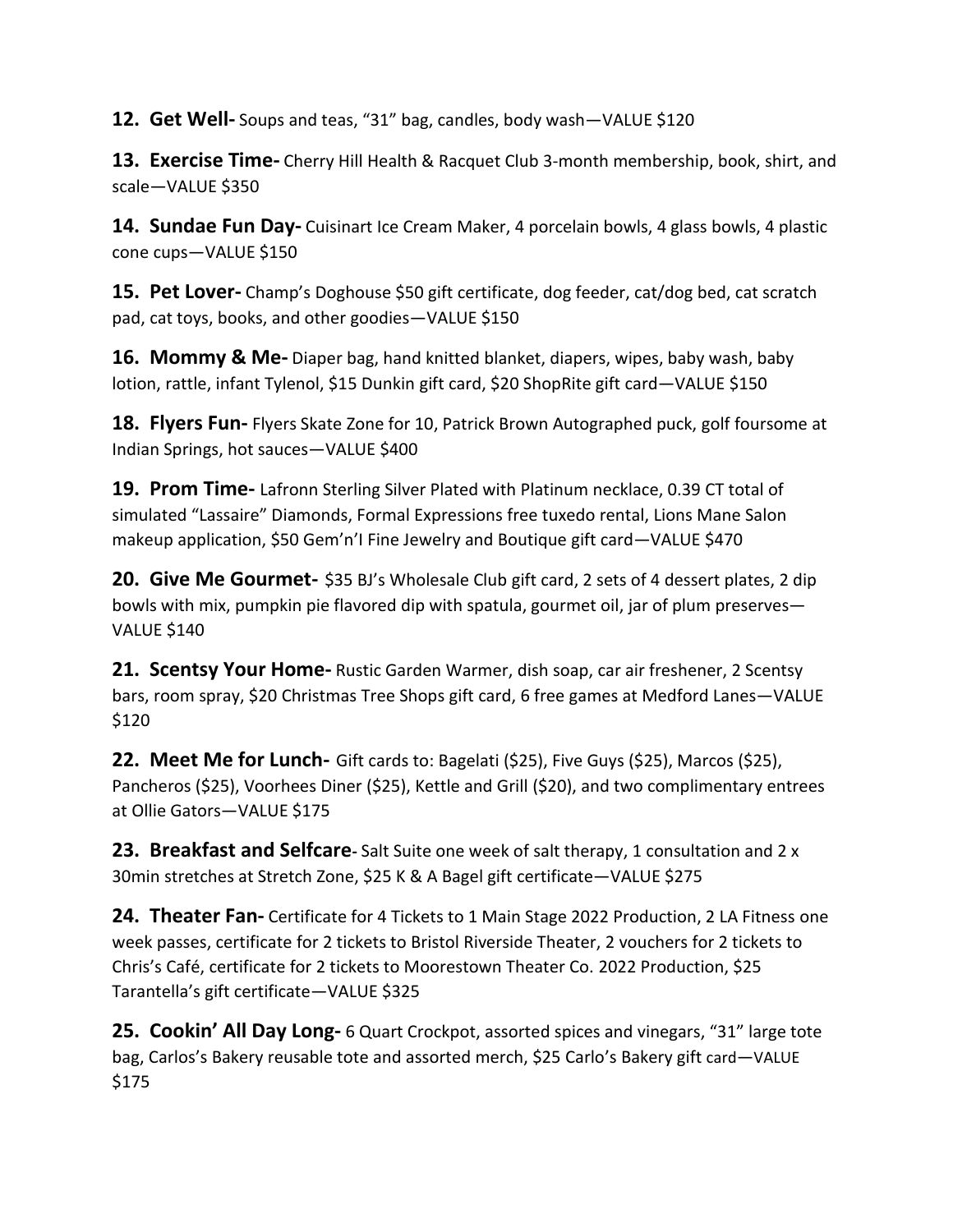**26. Bakers Delight-** Cupcake pan & rack, Funfetti mix & icing, cake mix, pastry mix, mixing bowls, birthday candles, \$25 Oriental Trading gift certificate—VALUE \$100

**27. Baking Fun-** \$50 ShopRite gift card, 3-piece mixing bowls, Pioneer Woman baking tools, kitchen towels, oven mitt, Funfetti cake mix & icing, cupcake papers—VALUE \$100

**28. Game Day-** \$50 Top Golf gift card, 2 McDonalds meal cards, \$25 gift card to Racks Pub and Grill, Racks sweatshirt, Flyer's cooler—VALUE \$100

**29. Oh the Places You'll Go-** Graduation decorations, \$50 Staples gift card, \$50 Target gift card, \$50 Bed Bath and Beyond gift card—VALUE \$175

**30. A Night in… a Night Out\***- \$50 AMC gift card, \$25 Applebee's gift card, \$30 Netflix gift card, bottle of wine, popcorn set, candy—VALUE \$130

**31. Wings & Things-** Buffalo Wild wings sauces (4 Jars) Gift cards: Lascala's Fire (\$25), King's Palace (\$20), Johnny Longhots (\$10), Pancheros (\$25), Amy's Omelet House (\$25), Iron Hill Brewery (\$25)—VALUE \$140

**32. For the Home-** Pillow, hangers, blanket, dish set, assorted spices, olive oil, \$50 Target gift card—VALUE \$175

**33. Coffee Lovers Paradise-** 6 Cans of Melitta Coffee, travel pour over brewer with travel cup, coffee filters, jar of blueberry preserves, jar of pumpkin butter, jar of mango chutney, Melitta pour over coffee maker, one month intro to Yoga Revive—VALUE \$150

**34. Jazzy Good Time-** 1 free week of rec summer camp at Jazz Unlimited, foot cream, water bottle, cinch sack, sugar lip scrub, Jazz Unlimited tank top and shorts, \$25 Attitudes gift card, butterfly pins—VALUE \$350

**35. Work Off the Carbs-** Assorted bags of pasta, olive oil, cans of tomatoes, Italian cookies, \$25 Dad's Deli gift card, 4 games at Medford lanes, and 2 one week passes to LA Fitness— VALUE \$125

**36. Chill Out & Loosen Up-** 4 games at Medford Lanes, \$25 Salad Works card, gift certificate for 90 minutes float at FLOAT, Chris's Jazz Café 2 VIP passes, Yoga Six 2 free weeks, assorted relaxation products—VALUE \$400

**37. Just for Her-** \$100 Bernard's Spa gift card, \$25 Girlfriends on Main gift card, \$15 Image Beauty gift card, Mini OPI nail polish kit, Dashing Diva Gel Pedicure nails, Ready-to-Wear gel nails, and assorted skin care and nail products—VALUE \$200

**38. For the Kitchen\*-** \$75 Allora gift card, \$50 Kings Grant Wine and Liquor gift card, canister set, soup mixes, cookie mix, and candle—VALUE \$225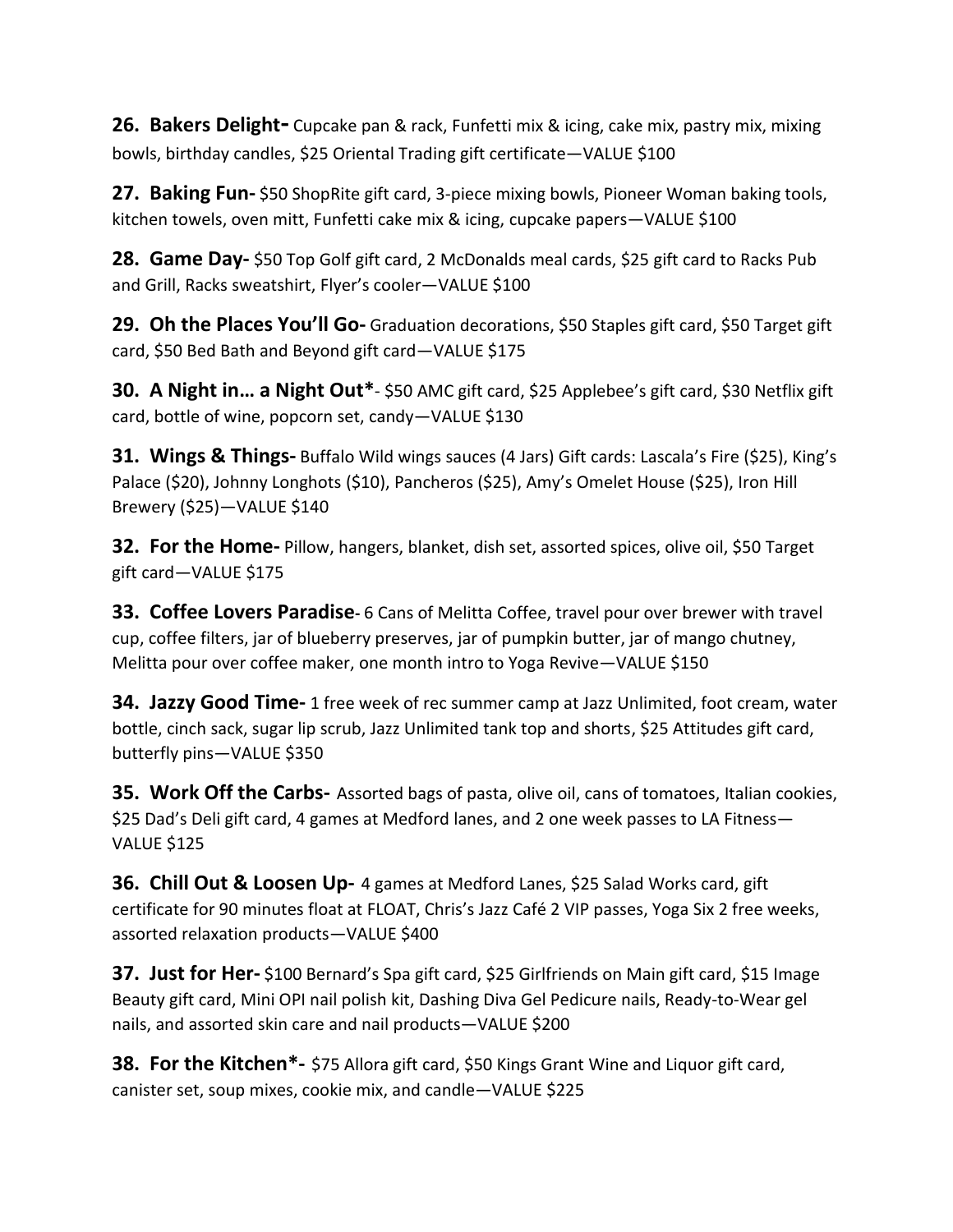**39. Gourmet Grocer-** \$50 Rastelli's gift card, \$25 Mom's Organic Market gift card, reusable food storage, produce bag, food huggers, bamboo utensils, spray bottle, spiced bean soup, overnight oats, soup mixes, mango chutney, raspberry spread—VALUE \$150

**40. Work for your Dinner-** Central HITT fitness center2 free weeks unlimited classes, water bottle, workout towel, one-month membership at The Firm Fitness Center, The Firm T shirt, \$25 gift certificate to Yard House—VALUE \$225

**41. Just Keep Swimming-** 1 month group lesson and annual membership at Goldfish Swim School, jumbo Inflatable ball, Lizard Lounge Float, sling seat float, inflatable chair, pool toys— VALUE \$200

**42. Mangia! -** Gift cards: Riviera Pizza (\$16), Johnny Longhots (\$10), Scotto Pizza (\$20), Bertucci's (\$25), Pancheros (\$25), Amy's Omelet House (\$25), Outback Steakhouse (\$20), Mission BBQ (2 free sandwiches)—VALUE \$150

**43. No Cooking for a Week-** Gift cards to: Ragazzi's (\$25), Maplewood (\$25), Luigi's Pizza Fresca (\$50), Luna y Sol (\$50), Ciconte's (\$50)—VALUE \$200

**44. Summer Art-** Kidz Art Summer Camp (1 week), pastels, colored pencils, stickers, Sharpie markers, Mr. Sketch scented markers, Model Magic clay—VALUE \$200

**45. Kid's Playdate-** \$100 Chick-fil-A gift card, 2 admissions to Hotwheelz (Roller skating), \$40 Pinsetters gift certificate, 4 free games at Medford Lanes—VALUE \$175

**46. Mommy's "Me" Time-** Certificate for 3 free sessions at Strong Girl Revolution, \$50 Taglio gift certificate, \$50 Jenny's Nails gift certificate, \$50 Pinecone Trading Company gift certificate, and assorted Paparazzi jewelry—VALUE \$280

**47. Music Lover #1-** Certificate for Music lessons, \$100 Coles Music gift card, certificate for 2 free Music lessons @ NJ School of Music (\$60 value), \$50 Sam Ash gift card, 6 free games at Medford Lanes, 2 free weeks at LA fitness—VALUE \$440

**48. Inside Out-** \$100 gift certificate for carpet cleaning, \$100 Stephen's Exterminating gift card, gardening supplies—VALUE \$275

**49. Take Care of YOURSELF! -** \$25 JR Nail Salon gift card, \$85 Massage by Laura gift card, \$45 Fuze Hair Studio gift card, \$25 Alicia Di Michele Boutique gift card, \$50 Ulta gift card, \$25 Jagged Edge Boutique gift card, Paparazzi jewelry, LA Fitness gift card, salt lamps, diffuser— VALUE \$275

**50. Dad's Day-** \$25 Yard House gift card, foursome at Scotland Run Golf Club, Smart Bodies 3 personal training sessions, car wash supplies—VALUE \$540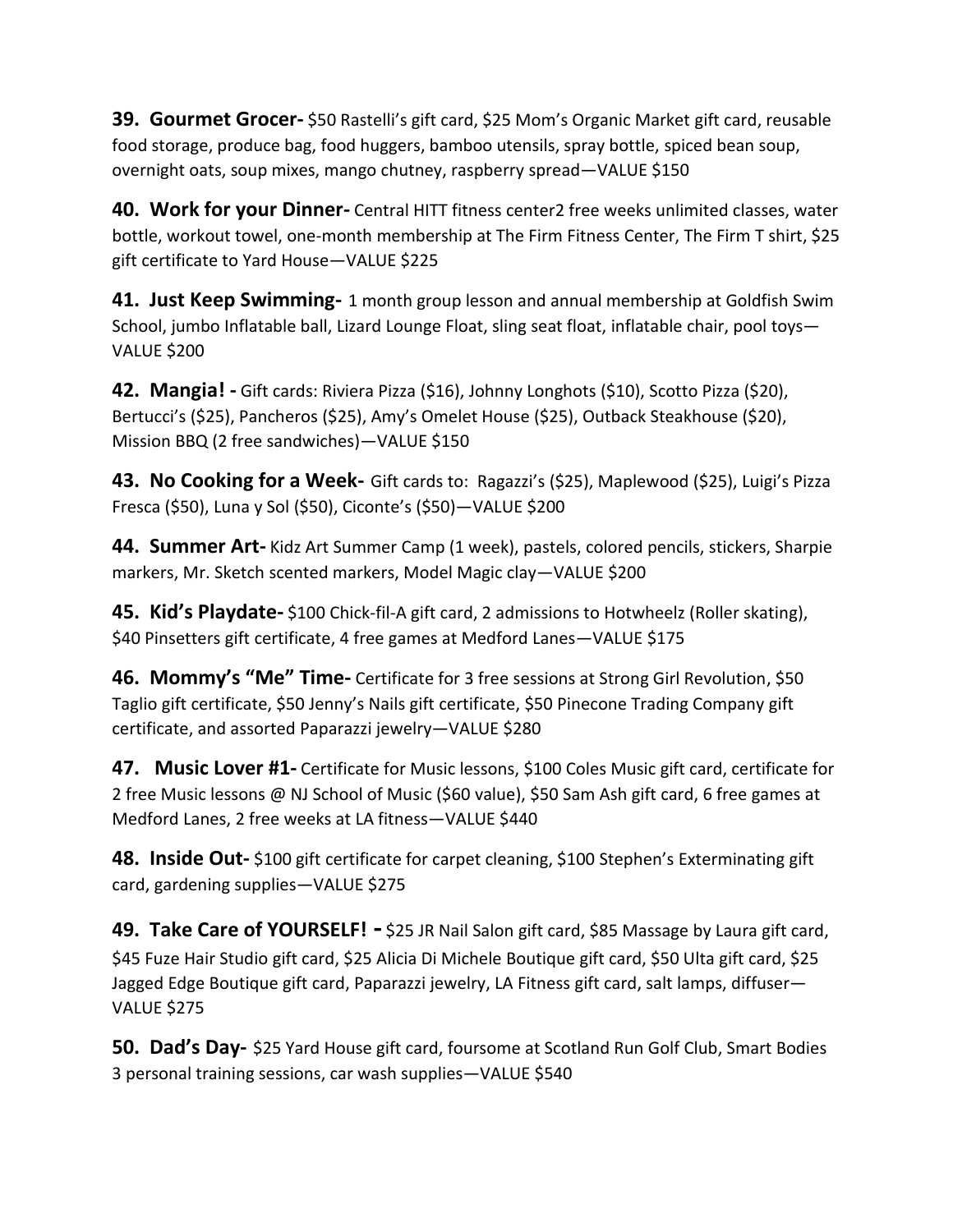**51. Glowing Woman-** Hair Cuttery Products: Mousse, shampoo, conditioner, finishing spray, thermal spray, brush, dry shampoo. Mary Kay Products: Energizing foot lotion, micellar water, satin hand cream, shea scrub—VALUE \$100

**52. Family Game Night-** Scattergories, Jenga, Uno, Unstable Unicorns, Uno cards, \$25 "The Big Event" gift card, 2 free games Medford Lanes, McDonalds coupons, popcorn & candy— VALUE \$110

**53. A Day at the Beach-** Beach Survival kit, cooler, zipper pouch, surf Minton paddle game, deck of cards, Sunscreen, Beach blanket, 2 towels, kite, flying ring—VALUE \$135

**54. A Day at the Ballpark-** \$25 Ott's gift card, \$50 Flemings Prime Steakhouse and Wine Bar gift card, four Trenton Thunder Tickets, 2 drink koozies, Jameson Whiskey T shirt, Blue Moon glass, and beer bucket—VALUE \$155

**55. A Day at the Gardens –** 2 Day Passes to Longwood Gardens, \$60 Wawa gift card, 2 free entrees at Turning Point, \$20 Tunes gift card—VALUE \$155

**56. Spice Galore-** Assortment of seasoning and vinegars, \$10 Johnny Longhots gift card, \$50 Roselli's Market gift card—VALUE \$125

**57. Float and Refresh-** 1 Free Float and Salt booth at Infinity Float, tea kettle, loose teas, "Tea-Shirt" tea book, elegant teacup, and saucer—VALUE \$140

**58. RELAX! -** \$75 Hand and Stone gift card, "31" Lunch tote, various relaxation items, mindfulness book, adult coloring book, and pencils—VALUE \$200

**59. I NEEEED COFFEE!!!!-**La Colombe coffee variety pack, travel mug, coffee mug, Starbucks coffee and travel mugs, OXO Pour over coffee brewer, 2 packs gingerbread scone mix, 6 tins coffee bombs—VALUE \$120

**60. Sugar and Spice-** Mikasa serving dish, oatmeal chocolate chip cookie mix, gingerbread scone mix, overnight oats, dip & pie mix, lemon infused vinegar—VALUE \$150

**61. Summer Fun-** Nerf football, sidewalk chalk, bubbles, bucket hats, picnic blanket, bubble machine, tumbler set, canvas tote, free dozen bagels Moore Bagels—VALUE \$75

**62. For Him-** 4 free games at Medford Lanes, 2 free weeks at LA Fitness, 1 month membership at The Firm Fitness Center and The Firm T shirt, 4 greens fees at Indian Spring Country Club, golf mug, phone sanitizer, and Cam Heyward (Pittsburgh Steelers) signed photo— VALUE \$380

**63. Trip to the Museum**- 2 VIP passes to the Academy of Natural Sciences, 2 free entrees at Turning point, \$25 Firebirds gift card, \$15 Starbucks gift card—VALUE \$190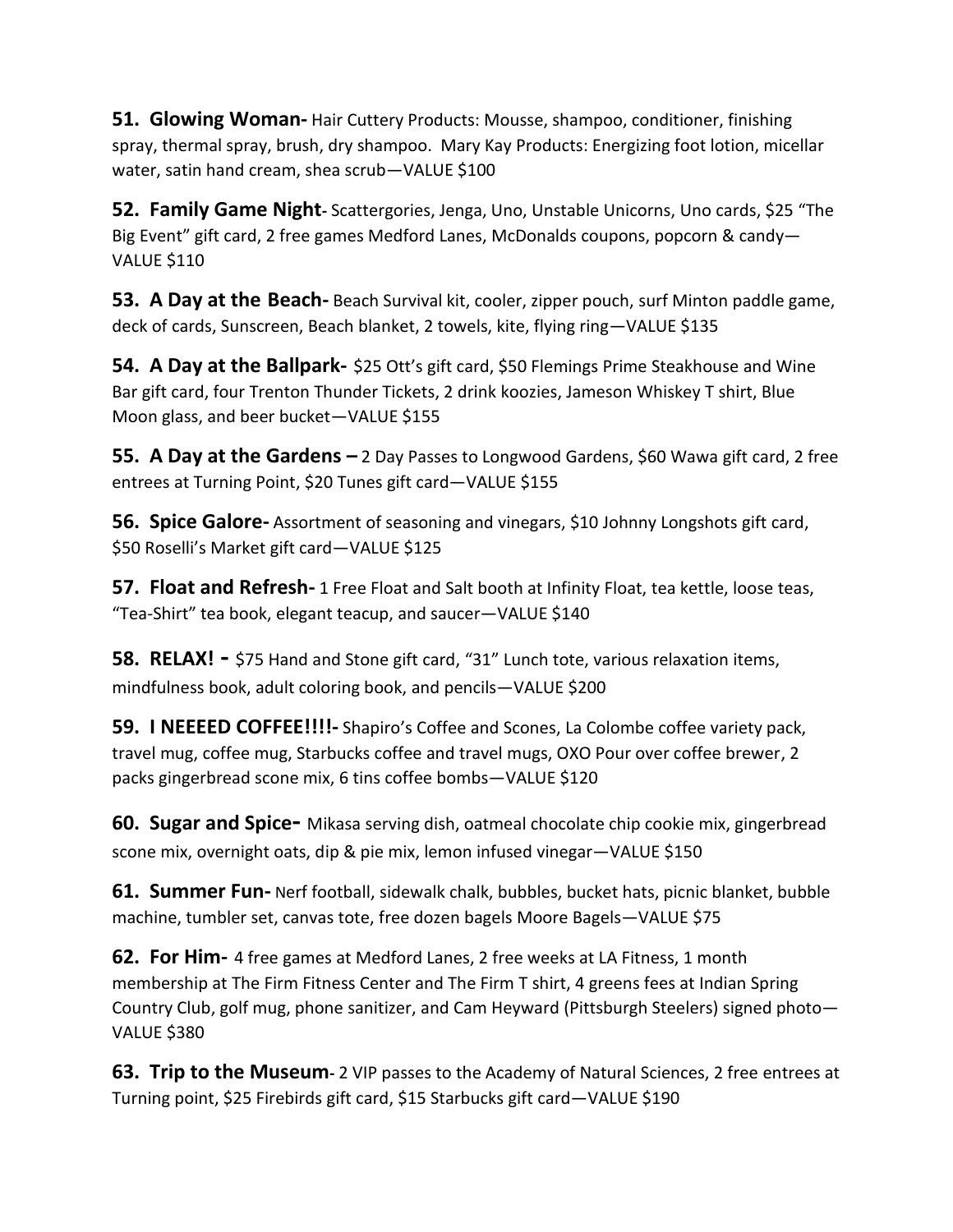**64. Come Fly with Me-** DJI Tello Drone, Drone Lessons with Drone Legend, 2 free games Medford Bowling, Mathnasium gift certificate for one free month of instruction—VALUE \$600

**65. Chock Full of Candy-** Hello Kitty tote bag gift set, candy from Rocket Fizz, 12 Free Games at Medford Lanes, 4 meals from McDonalds—VALUE \$100

**66. Summer Picnic-** 2-gallon drink dispenser, assorted dips and baking mixes, Trader Joe's shopping bag, \$50 balloon decoration gift card—VALUE \$135

**67. Pamper the Active Mom-** \$50 Ziya gift card, \$100 Attitudes Salon gift card, \$25 Her Sport gift card—VALUE \$175

**68. Sweet & Spicy- \$25** Boaggio's Bread gift card, canister accessories, 2 gingerbread scone mix, Basil Olive oil, multiple seasonings, 2 jams, thyme vinegar and oil, mustard, and soup mixes. VALUE \$125

**69. Kids Phone Free Zone-** 2 phone jails, race cars, paints, 3 free bowling games at Medford Lanes, \$30 Pat's Select gift card, Morning Glory Farmette alpaca farm visit package— VALUE \$150

**70. Scrub a Dub Dub-** Assorted bathing items and beauty items, socks, \$50 Bronca Apparel gift card, Victoria's Secret tote, foot massager, jams, candles—VALUE \$250

**71. Bug Free BBQ-** \$100 Stephen's Exterminating gift card, Stephen's Exterminating hoodie, kebob baskets, potato grilling rack, BBQ rubs and sauces, cooler-- VALUE \$170

**72. Pamper Me-** Victoria's Secret bag, assorted body sprays, nail products, salon products— VALUE \$90

**73. Star Scented-** Baby Yoda Scentsy warmer, Star Gazer Warmer, bud vase, and butterfly earrings—VALUE \$170

**74. Jewels & Jazz-** 1 hour massage at Pumi's touch, \$100 Jay Roberts Jewelers gift card, \$25 Fond Memories gift card, 2 tickets to Chris's Jazz Café, Victoria's Secret pouch, and assorted jewelry—VALUE \$300

**75. Gourmet-** \$200 Wegman's gift card , cheese knives, rustic wood salad bowl and spoons, garlic masher, jams, and mixes, 2 complimentary meals at Silver Diner—VALUE \$300

**76. Tastefully Simple Plus-** Baking and soup mixes, seasonings, Moroccan sauce, 4 free games at Medford Lanes, 2 one week passes to LA Fitness—VALUE \$160

**77. Picture Perfect Outing-** \$100 Perfect Memories gift card, 2 tickets to Winterthur, and assorted albums and frames—VALUE \$210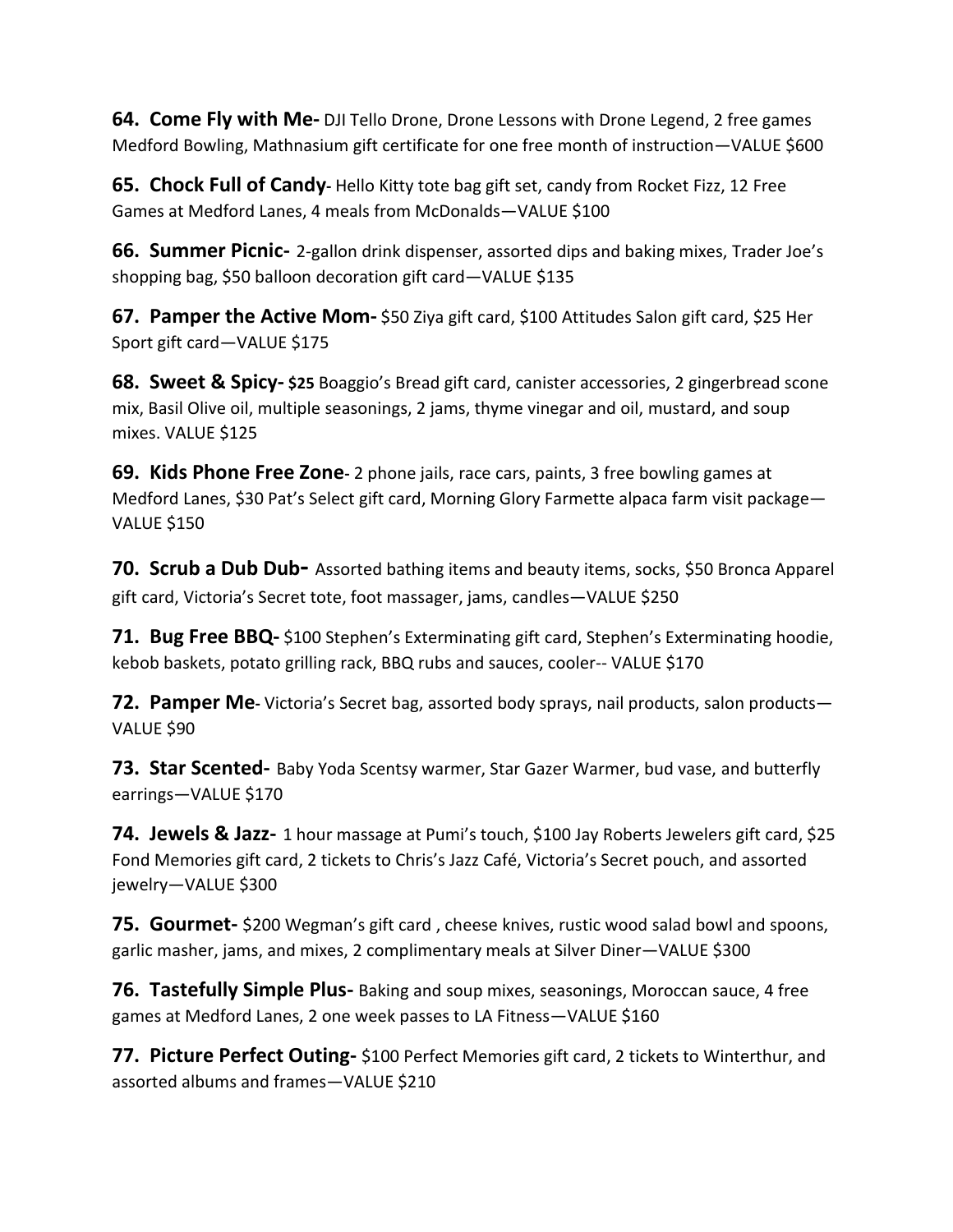**78. GO Chiefs! –** Youth XL sweatshirt, large sweatshirt, medium hoodie, 2 Brooks water bottles, Cherokee scarf—VALUE \$140

**79. Dazzle Me Pretty! –** \$100 Family & Co Jewelers gift card and glasses, \$25 Marlton Cuts gift card, \$70 Hand & Stone gift card, and \$50 Hands Down by Rebecca gift card—VALUE \$265

**80. Mind, Body, & Spirits –** 90 min healing session w/ Shaman Owl Grey Fire, 3 personal training sessions at Smartbodies, 2 free games at Medford Lanes, \$25 Yard House gift card, \$25 Boaggios Bread gift card, aromatherapy diffuser—VALUE \$335

**81. Couples Day –** Arthur Murray- 2 personal lessons, 1 group lesson, and one practice party, Pure Romance lotions, 2 free ice creams at Friendly's, 2 free weeks at LA Fitness, 4 admissions to Chris' Jazz Café, and 4 free Medford Lanes games—VALUE \$445

**82. Kids Day of Adventure –** 4 Admissions to the Natural History Museum, \$10 Johnny Longhots gift card, 2 free games at Medford Lanes, and 2 admissions to the Adventure Aquarium—VALUE \$206

**83. As Your Garden Grows –** Lowes gift card, flowerpot, soil, seeds, gardening set, \$100 Stephen's Exterminating gift card and hoodie—VALUE \$200

**84. Date Night –** 2 free weeks to LA Fitness, 2 Admissions to the Moorestown Theater Co, \$25 gift card to Lascala's, 2 AMC passes, 4 games at Medford Lanes, 3 admissions to Wilmington and Western Railroad—VALUE \$225

**85. Color Me RED –** Taylor Swift merch, Sykes & Lano beauty items, \$25 Boaggio's Bread gift card, \$20 Coriander gift card, phone sanitizer—VALUE \$255

**86. Family Fun Experiences –** Family admission to Popcorn Park Animal Refuge, 2 admissions to the Crayola Experience, annual membership for 2 to the Magic Garden, 4 passes to Monster Mini Golf—VALUE \$225

**87. Family Fun –** Jersey Mike's Subs catering box,2 AMC passes, bowling party for 5 at Laurel Lanes, \$20 XL Sports coupon, \$20 Sal's Pizzaworks gift card, \$20 Scotto Pizza gift card—VALUE \$276

**88. Ellis Orthodontics-** \$500 off orthodontic treatment, Oral B rechargeable toothbrush, and assorted dental items—VALUE \$560

**89. Jumpin' and Scootin' Around –** 4 60-minute jump cards and 4 pairs of sky socks at Sky Zone (\$100 value), 4 open jump sessions at Pump it Up (\$60 value), Roller Skating gift certificate to Hot Wheelz, and a scooter—VALUE \$215

**90. Kids Cooking Fun –** 1 free class at Lil Sous Chefs, cooking tools, jars of strawberry Jam, and 2 free bowling games at Medford Lanes.VALUE \$100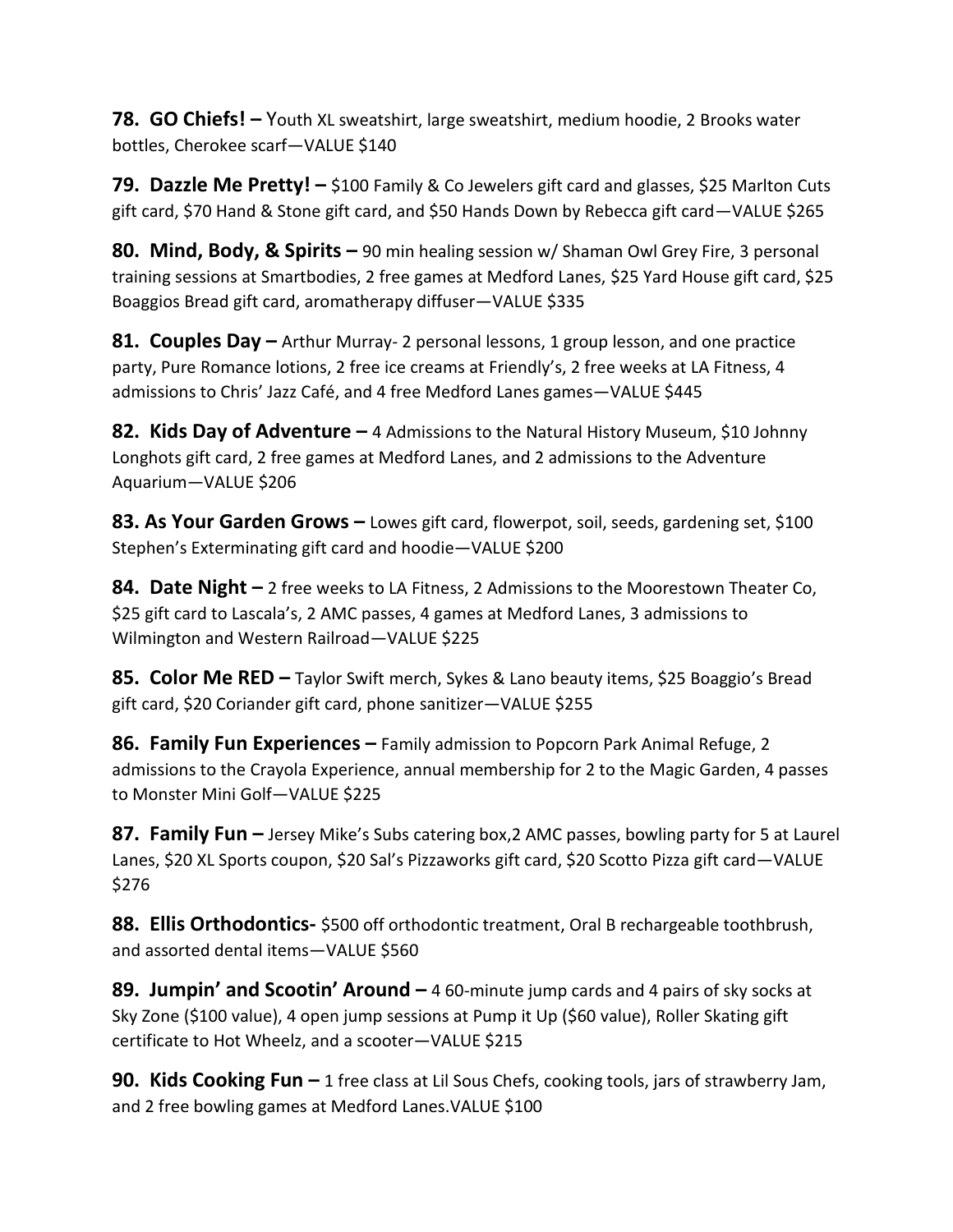**91. Picture Perfect-** Family photography session, pawprint picture frame, golf picture frame —VALUE \$265

**92. Little This, Little That –** House cleaning supplies, "31" tote, Tupperware, Tastefully Simple products, assorted Paparazzi jewelry, lotion, \$75 Everything Holistic gift certificate— VALUE \$210

**93. Date Night #2 –** Admission for 2 to David's Sight & Sound, 2 one-week passes to LA Fitness, \$25 LaScala's gift card, \$100 Billig Jewelers gift certificate, admission for 4 to Chris' Jazz Café—VALUE \$355

**94. Family Day Trips –** 2 Adventureland P.O.P. Bracelets, admission for 4 to Absecon Lighthouse, family membership to Museum of American History, 2 AMC passes, and \$20 Scotto Pizza gift card—VALUE \$200

**95. Date Night #3 -** \$50 Illiano Cucina gift card, admission for 2 to the Amazing Escape Room, 2 passes to AMC, 2 one-week passes to LA Fitness, 4 free games at Medford Lanes, \$20 Scotto Pizza gift card, \$20 Outback Steakhouse gift card—VALUE \$250

**96. Date Night #4 -** \$50 Illiano Cucina gift card, 2 one-week passes to LA Fitness, \$25 Lascala's gift card, \$50 ITA101 gift card, and \$25 Barones gift card-VALUE \$200

**97. Vera Bradley-** Large straw tote and wristlet—VALUE \$150

**98.** [no basket]

**99. PA Academy of Fine Arts-** 4 admission passes, tote bag, water bottle, notebook, stationery set, magnet, and pen. *This basket was donated by Megan McCarthy in honor of her husband, Ted McLaughlin, Cherokee Class of 2001*—VALUE \$240

**100. Robert Daveant-** Custom framed art piece depicting Doctor Strange—VALUE \$200

**102.** [no basket]

#### **\*Baskets marked with an asterisk are limited to guests 21 or older.**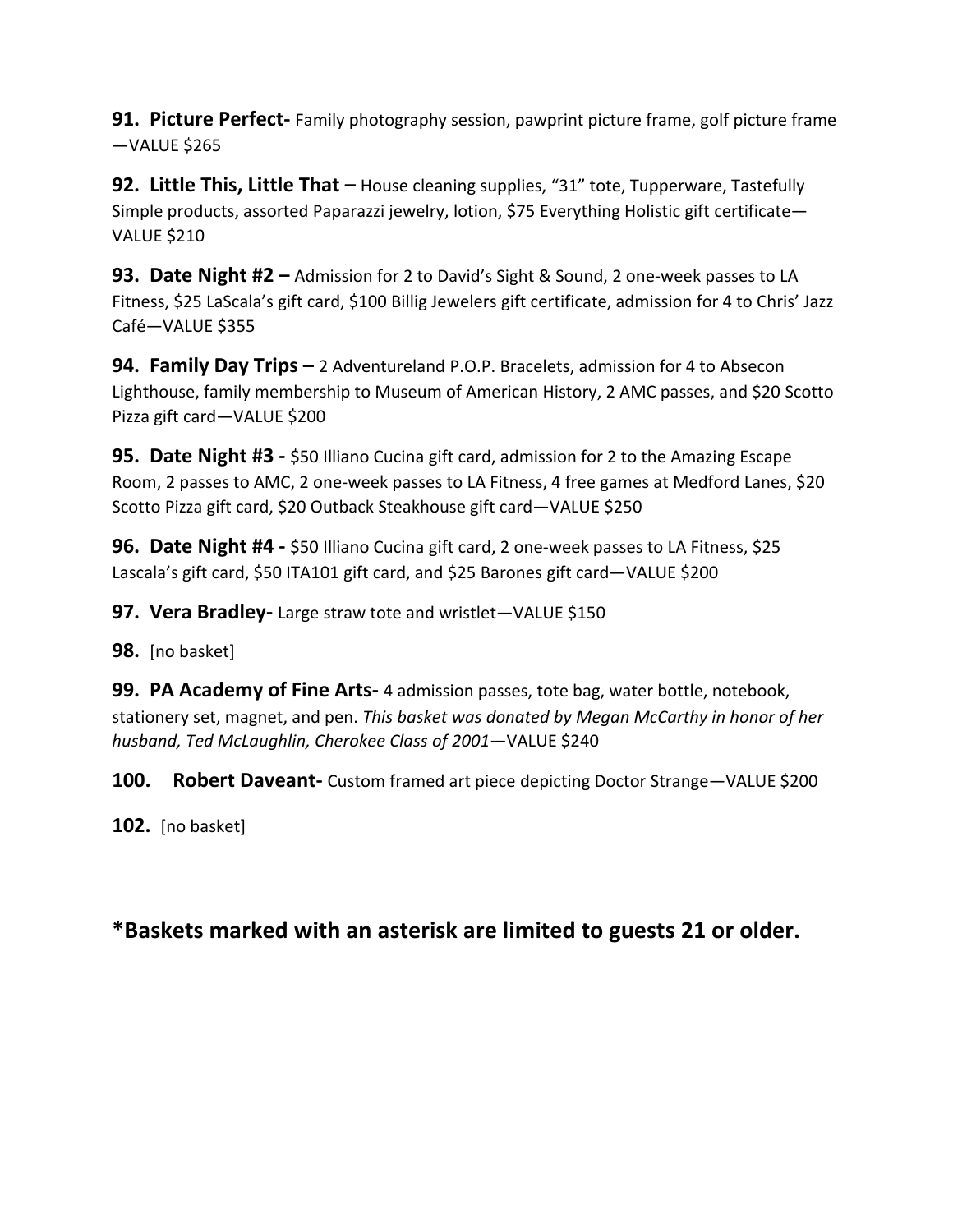#### *SUPER BASKETS*

#### **\$5 each or 3 for \$10**

**103. Music Lovers-** \$50 Sam Ash gift card, 2 tickets to Philadelphia Orchestra, \$100 Music Training Center gift certificate for piano/harp/ukulele lessons—VALUE \$600

**104. Pandora-** 2 Minnie Mouse pouches, Pandora Bracelet, 5 Pandora Charms- Stitch, Mickey, Dalmatian, Ariel w/ pearl, Shell. Assorted Croc Charms, Jewelry Dish, and 4 free games at Medford Lanes—VALUE \$480

**105. Coach Bag-** Large Gallery Tote—VALUE \$328

**106. Kate Spade Bag-** Pink Tote—VALUE \$258

**107. Foxwoods Resort & Casino-** Voucher for 2 nights in a deluxe room, \$250 dining credit and assorted merchandise—VALUE \$750

**108. FORE!!!-** Foursome at The Links golf course, foursome at Little Mill golf course, and 4 hot sauces—VALUE \$690

**109. Senior Portrait Time! –** Joan Ford certificate for one Creative Senior Session and one hand retouched print—VALUE \$425

**111. Phillies Fanatic-** Scentsy Philly warmer, Philly picnic blanket, Philly beach towel, Autographed Baseball, 2 Scentsy bars, Betsy Brody Photo certificate—VALUE \$400

**112. Shore to Please-** Johnson's Popcorn tin, various passes to waterparks, ride, golf, and go carts, \$50 Henrys Jewelers gift certificate (Ocean City) gift certificate, \$25 gift card to Island Beach Gear (Ocean City), \$25 gift card to Randazzo's Pizza (Ocean City), \$30 Little Nicky's Pizza gift certificate, admission for 4 to Absecon Lighthouse, 2 tickets to Ripley's Believe It or Not (Atlantic City), and membership for 2 for Cape May MAC (Museums/Arts/Culture)—VALUE \$575

**113. Disc Golf-** Disc Golf Backpack, 10 discs, ball cap, 2 one-week passes to LA Fitness, \$30 Winthrop Henry Barber gift certificate—VALUE \$400

**114. Cocktail Hour!!!\*-** Margaritaville frozen drink maker, 3-piece Bloody Mary glass set, bottle of tequila, "31" bottle tote, and novelty plasticware—VALUE \$300

**115. Simply Secure-** SimpliSafe Security System and gift card for Cuzal Photo—VALUE \$425

#### **\*Baskets marked with an asterisk are limited to guests 21 or older.**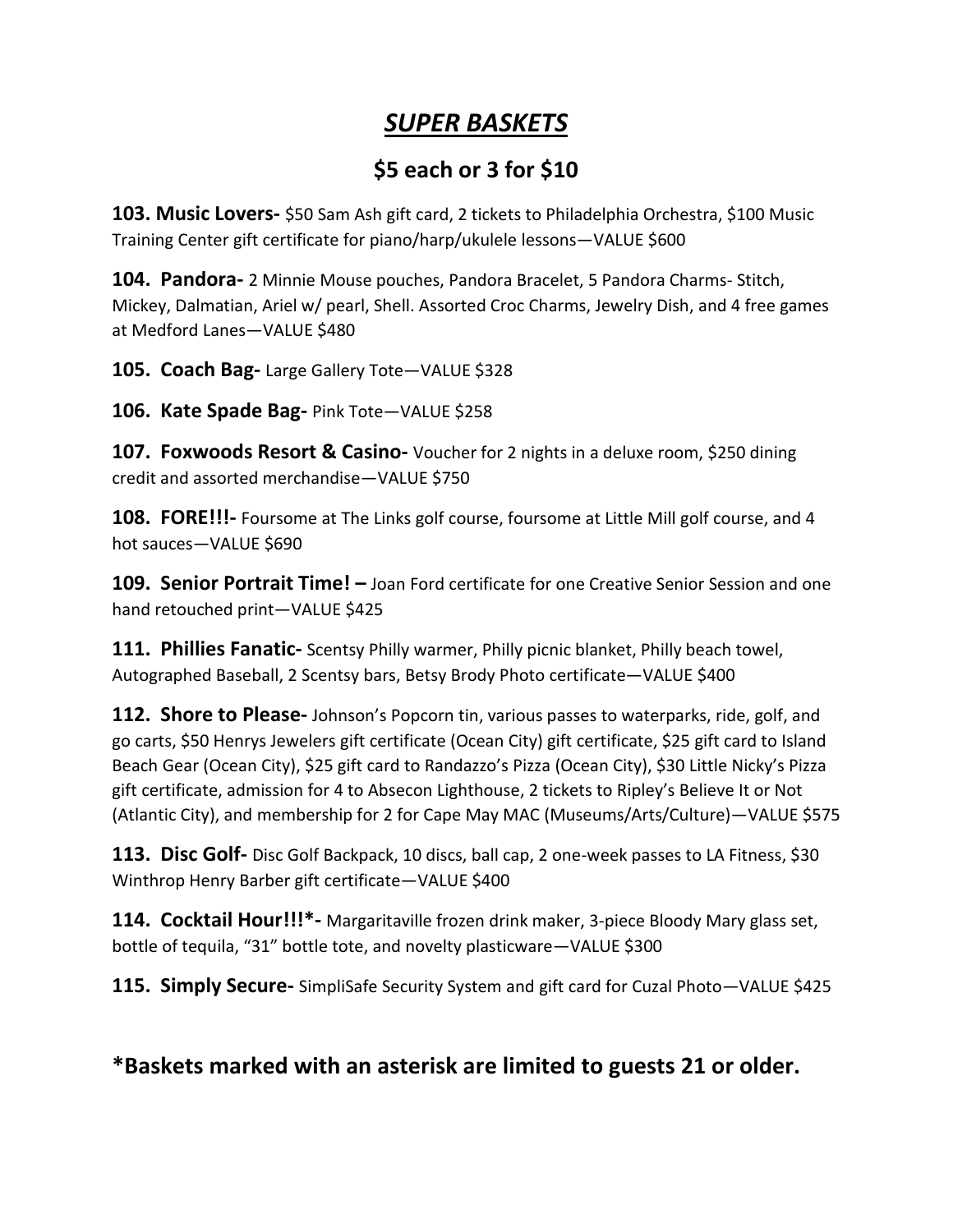## THANKS TO OUR SPONSORS FOR THEIR CONTINUING SUPPORT!

OUR SILVER SPONSORS

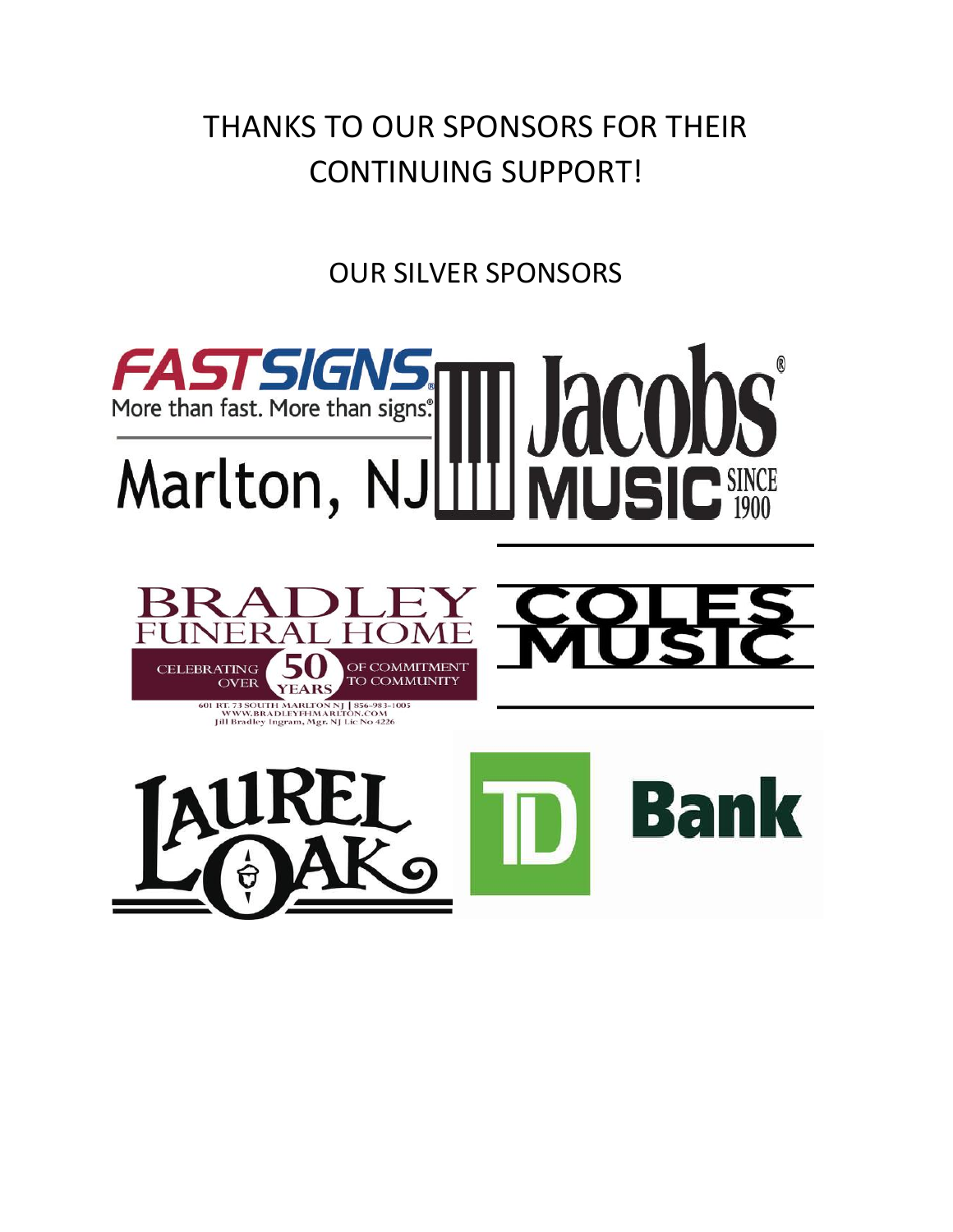### OUR BRONZE SPONSORS

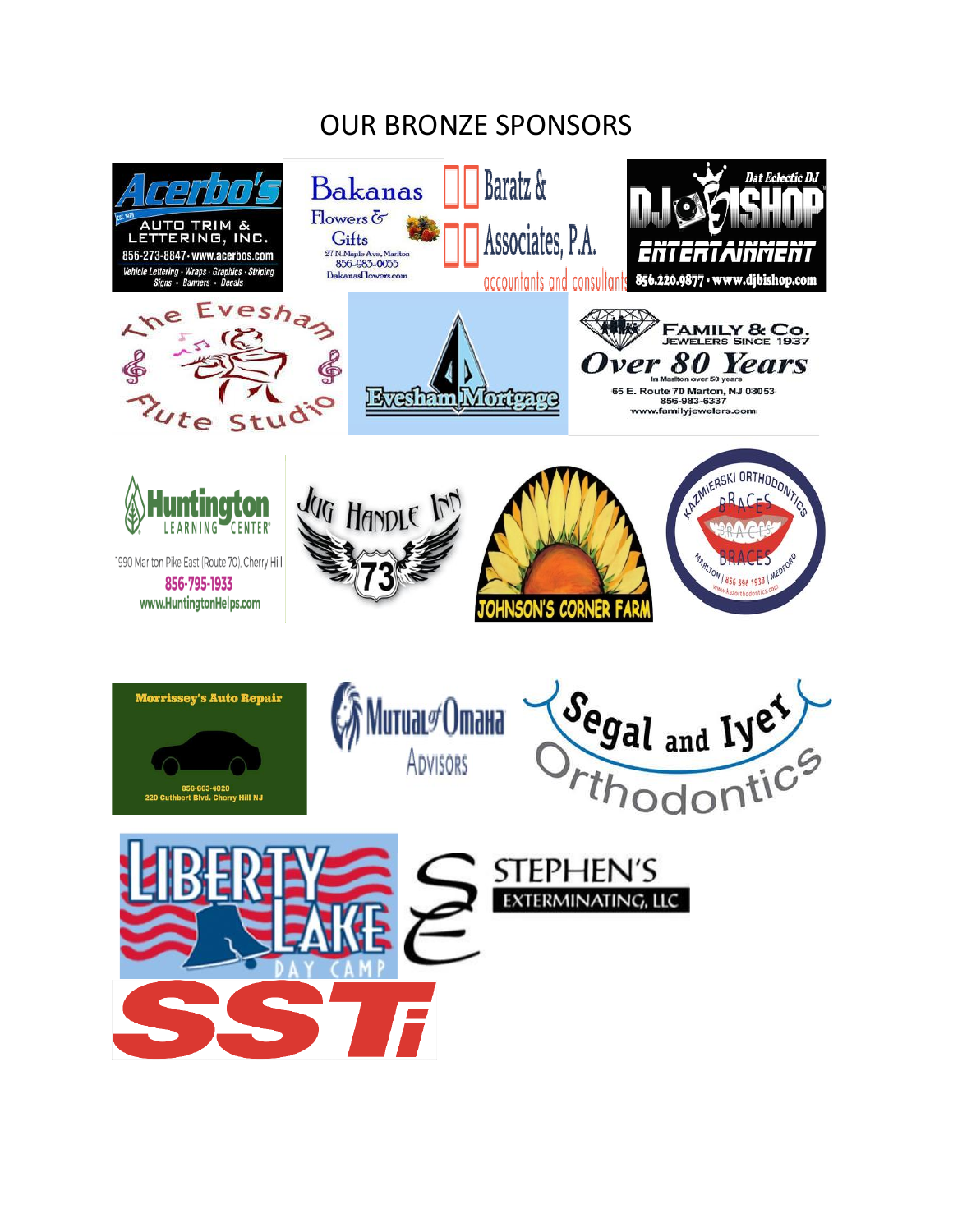#### OUR GENEROUS DONORS

Absecon Lighthouse Academy of Natural Sciences Advanced Auto Parts Adventure Aquarium Adventureland Alicia DiMichele Boutique All Jersey Driving School Allora Amazing Escape Room AMC American History Museum American Museum of Natural History Amerikick Amy's Omelet House Ancient Healing Pathways Arthur Murray Athleta Attitudes Attitudes Salon and Spa Bagelati Barone's Tuscan Grill Bean Street Café Bernard's Salon Bertucci's Betsy Brody Photo Bilig Jewelers BJ's Wholesale Club Boaggio's Bread Boardwalk Adventures Brio Tuscan Grill Bristol Theater Buffalo Wild Wings C&B Party Cape May MAC Carlo's Bakery Central HIIT Fitness Champ's Doghouse

Cherry Hill Health & Racquet Club Chick-fil-A Chris' Jazz Café Christmas Tree Shop Ciconte's Coles Music Color Me Mine Conservatory of Music Coriander Cousin's Deli Crayola Experience Cuzal Photo Dad's Deli Dayna Elizabeth Delaware Valley Carpet Cleaning Drone Legends Elite Climbing Ellis Orthodontics Erlton Social Club Everything Holistic Family Jewelers Firebirds Five Guys Flemings FLOAT Flyers Skate Zone Fond Memories Formal Expressions Foxwoods Fuze Hair Salon Gem N I Boutique Girlfriends on Main Goldfish Swim School Hair Cuttery Voorhees Joy's Hallmark

Hand & Stone Hands Down by Rebecca Henry's Jewelers Heritage Cigars Her Sport Hot Wheelz Skate Huntington Learning Center Illiano Cucina Image Beauty Indian Spring County Club Infinity Float Iron Hill Brewery Island Beach Gear ITA101 Jagged Edge Boutique Jan Brett Jay Roberts Jazz Unlimited Jellybean Jungle Jenny's Nails Jersey Mike's Subs Jersey Pools JMD Physic Joes Maplewood Johnny Longhots Johnson's Popcorn JR Nails K&A Bagels Kazmierski Orthodontics Kettle & Grill Kings Grant Liquor King's Palace Kings Grant Fitness LA Fitness Lascala's